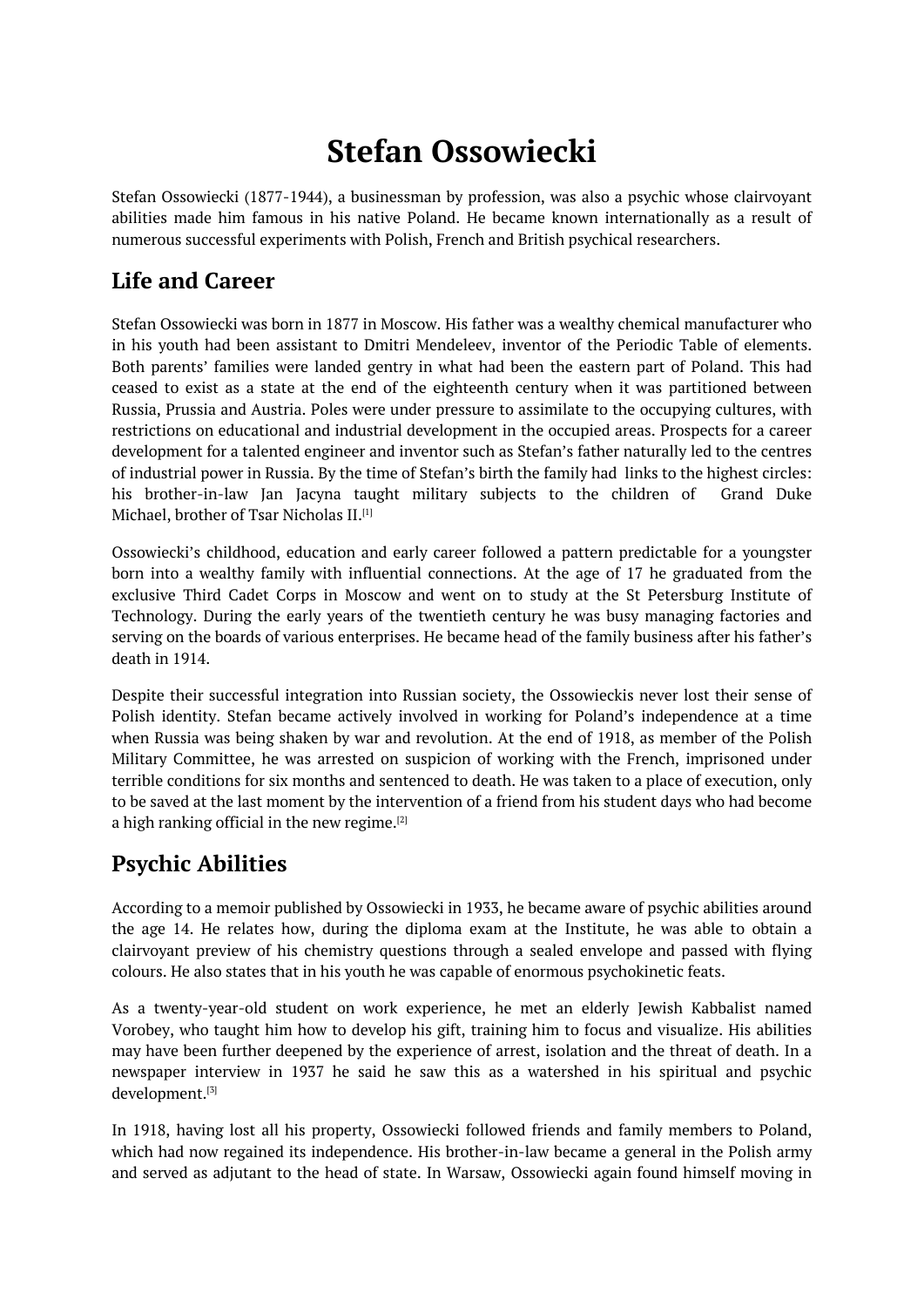the most influential circles. He resumed his business activities, becoming involved in a number of enterprises. His career as a psychic took off, and he worked with psychical researchers from Poland and abroad. It is no exaggeration to say that he was one of the most famous people in Poland during the years between the wars.

When the Second World War broke out in 1939, Ossowiecki and his wife remained in Warsaw, not expecting the conflict to last as long or to be as horrific as it turned out to be.<sup>[4]</sup> Throughout those years, he helped great numbers of people who visited from all over the country in the hope that he could clairvoyantly trace missing loved ones. This activity is mostly unrecorded, and would not in any case have evidential value, as he admitted lying when his visions of [th](#page-0-0)eir fate were too distressing to relate.

Ossowiecki was married twice but died childless in 1914. He was a victim of the massacres carried out by the Nazis in the early days of August 1944, soon after the start of the Warsaw uprising. [5]

### **Personality and Beliefs**

Accounts of Ossowiecki describe him as extraverted, sociable and trusting, always amaz[ed](#page-0-0) when someone revealed their ugly side. He loved a good joke, good food, good wine, and the company and admiration of ladies. His fame as a psychic made him even more popular.

His first marriage failed, and his wife left him for someone else. This was a shock to Ossowiecki, but was no surprise to those who knew the couple: that a clairvoyant should be unable to predict such an important event in his own life was cause of amusement (he always said that he was 'blind' in relation to himself and those close to him).

His second marriage, in 1939 to Zofia Skibińska, was a great success. It is thanks to her that accounts of some of the most important later cases of Ossowiecki's psychic gifts were preserved and disseminated to scholars abroad. [6]

In his autobiography, Ossowiecki devotes considerable space to explaining his worldview, based on the ideas of Hoene-Wroński, a nineteenth-century Polish philosopher. Hoene-Wroński saw creation as 'constant movement between [th](#page-0-0)e Absolute and the concrete, as mankind strives for harmony and freedom' $^{[7]}$  in its attempt to evolve into higher states of being and finally to rejoin the Absolute, or One Soul. In this, humanity is helped by individuals with special gifts, such as great artists or scientists, as well as true psychics. [8]

Holding [su](#page-0-0)ch views, it is hardly surprising that Ossowiecki never used his psychic abilities for financial gain or personal betterment. Instead, he preferred to help people in practical ways. He also regarded it as his mission to sho[w](#page-0-0) the way to a higher level of spiritual development. He was also proud of his powers and enjoyed the adulation they brought, but at the same time he felt humbled by them.

### **Sources**

Experiments with Ossowiecki were carried out by French researchers Gustave Geley and Charles Richet during 1921-24 and published contemporaneously in the *Revue Metapsychique* shortly after they took place, as well as in book form.<sup>[9]</sup> Reports by another French researcher, Eugene Osty, and by Polish researchers<sup>[10]</sup> were published contemporaneously. Two experiments by British researchers were published in the *Journal of the* Society *for Psychical Research* (see below)*.* [11]

In Poland, stories of [sp](#page-0-0)ectacular feats b[y](#page-0-0) Ossowiecki abound, including visions of future and past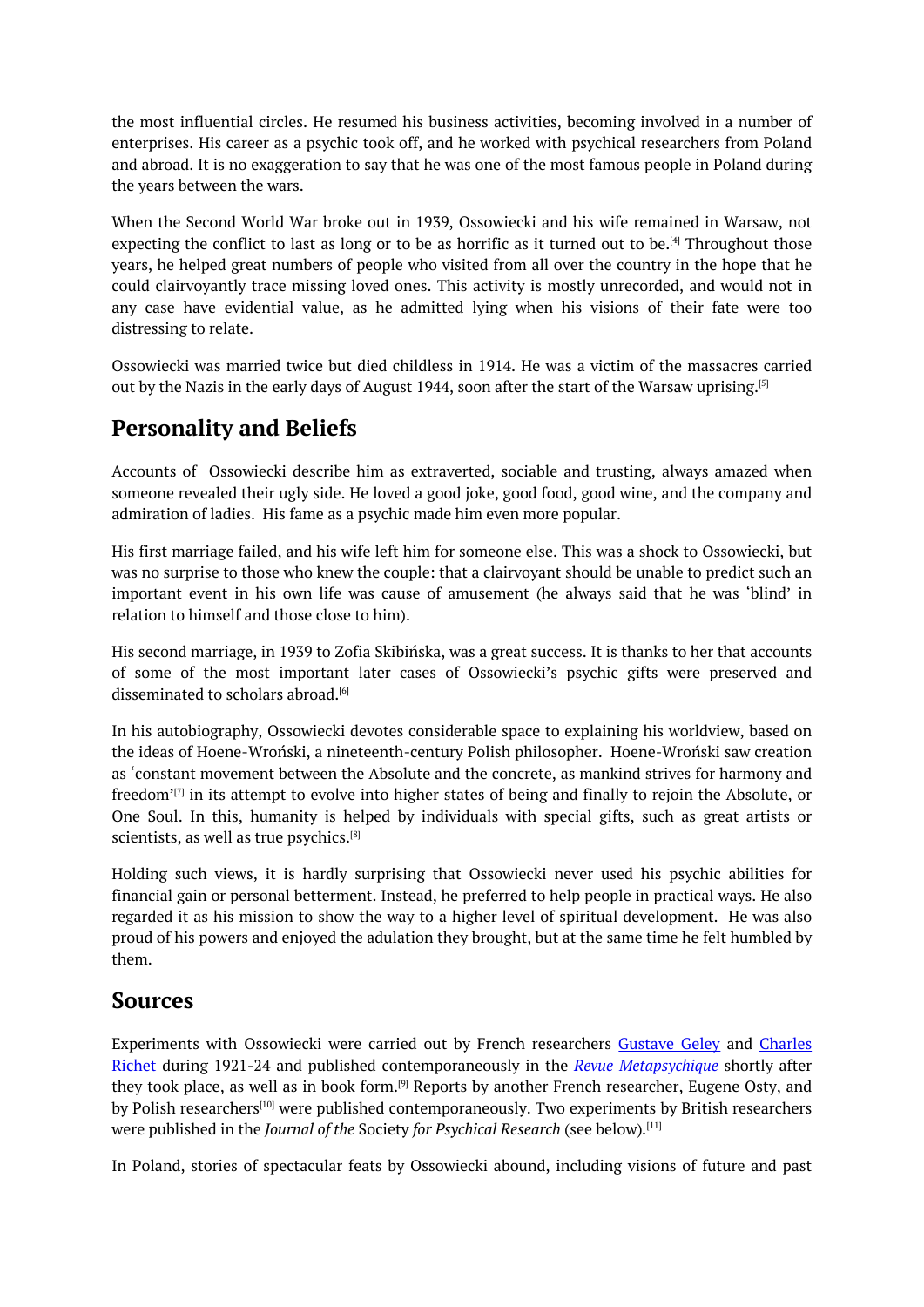events, the identification of murderers and saving famous people from disasters. Some are confirmed by reliable sources, but many other accounts are too poorly documented to be considered evidential; these include spontaneous diagnoses of medical conditions, seeing auras, bilocation and the ability to influence people at a distance.

*A World in a Grain of Sand,* an English-language study of his life and work published in 2005, discusses in detail only those experiments and cases which were reported first-hand, verified, and corroborated by reliable witness accounts; unconfirmed cases are included in an appendix.<sup>[12]</sup> Ossowiecki's autobiography also contains accounts of experiments and real-life cases backed and [corroborated](https://www.amazon.co.uk/World-Grain-Sand-Clairvoyance-Ossowiecki/dp/0786421126/ref=sr_1_3?crid=KCU4TAP85CYR&dchild=1&keywords=a+world+in+a+grain+of+sand&qid=1635256228&qsid=262-9695379-9911210&sprefix=A+World+in+a+Grain+of+Sand%2Caps%2C67&sr=8-3&sres=0399576444%2C1788737466%2C0786421126%2C1499524250%2C1912026392%2C1597526487%2C108850048X%2CB08RT2HXQC%2C1509858709%2C0820412155%2CB00A8PCPNW%2CB089M442DM%2CB089M2J6R1%2C0559456778%2CB079V2WXBM%2C145213779X&srpt=ABIS_BOOK) by witness reports.

After his death, verifiable accounts of real-life cases were sent to his widow in response to [her](#page-0-0) appeal, and these were included in an expanded edition of his autobiography published in Chicago in 1976 thanks to the efforts of Ossowiecki's stepson, Marian Świda. [13]

### **Corroborated Cases**

Some of Ossowiecki's reported real-life cases involved locating [mis](#page-0-0)sing objects or persons by means of psychometry, handling an object associated with the target, the background of which was unknown at the time of the reading. In one such case that was corroborated by witnesses, engineering students at Warsaw Polytechnic approached Ossowiecki for help tracing missing cash books. They gave him letters from individuals who might be suspected of taking the books. Ossowiecki did not visit the place but described it in detail. Following his instructions the students located the books, which had been torn up and thrown behind some filing cabinets. As was his practice, he declined to name the actual culprit, however. [14]

### **Experiments**

Most of the experiments involved identifying the conten[ts](#page-0-0) of concealed writing or drawings (usually in sealed envelopes), also occasionally photos and packages containing objects. A notable feature was Ossowiecki's ability to describe, along with the hidden target itself, its concealed wrappings and their history, for instance the provenance of the box that contained the target object and the person who bought the cotton wool in which the object was wrapped.  $^{\left[ 15\right] }$ 

The experiments had well-defined objectives and procedures, being thoroughly recorded and employing a variety of targets and shielding. Most were completely or partially successful. Some targets were drawn on the spur of the moment, but many [we](#page-0-0)re prepared in advance far away by strangers and shielded in layers of envelopes. Ingenious variations were employed, for instance writing in invisible ink $^{\rm 161}$  and a drawing shielded in a sealed lead pipe. $^{\rm 117]}$  As well as simple drawings, targets were sometimes sophisticated quotations or intentionally unusual images, such as an elephant having its trunk bitten off by a crocodile (this was devised by Geley and successfully identified by Ossowiec[ki\)](#page-0-0). [18]

#### **SPR Warsaw Experiments**

An experiment carried [out](#page-0-0) during the 1923 International Conference of Psychical Research in Warsaw stands out as representative of Ossowiecki's abilities and the care taken by researchers. One attendee was Eric Dingwall, the research officer of the Society for Psychical Research. Some days before departing for Poland he prepared a sealed enveloped that contained a piece of paper with drawing and writing (see illustrations in side panel) . Dingwall writes:

The following words were written at the top of the paper before placing it within the first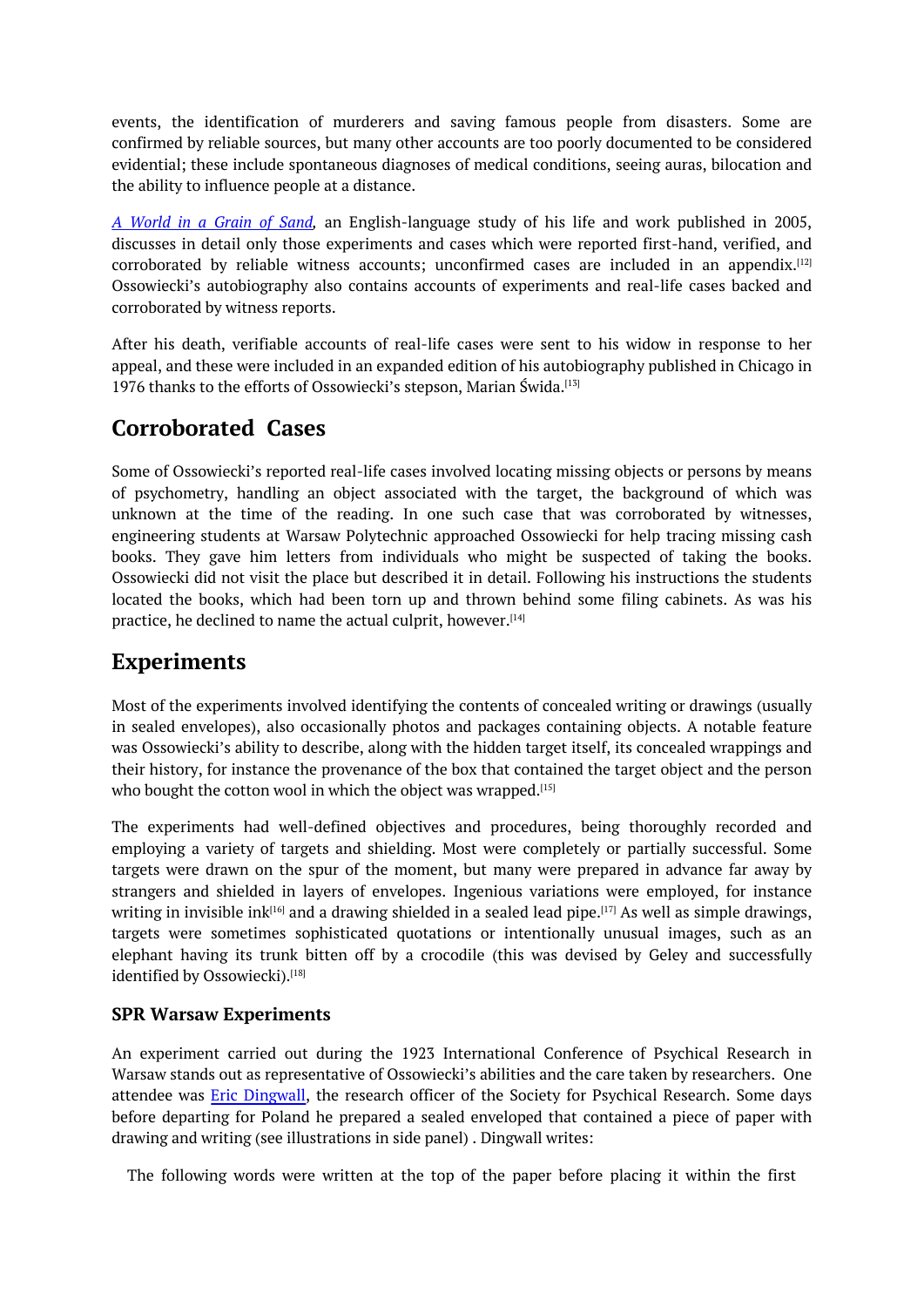envelope: "Les vignobles du Rhin, de la Moselle et de la Bourgogne donnent un vin excellent." On the lower half I drew an exceedingly rough design which was meant to convey the *idea* of a bottle without actually being a picture of one ... This I enclosed within three lines, the fourth being supplied by the left hand edge of the paper.[19]

Dingwall added the date, then folded the paper and placed it in an opaque red paper envelope, which he then inserted into a tight-fitting black envelope. This in turn he inserted into a brown envelope, which he sealed. As a further precaution he prick[ed](#page-0-0) a pinhole through the package at each of the four corners, which would indicate if the package had been surreptitiously opened, as the holes in the envelopes would be out of alignment.

In Warsaw, Dingwall handed the package to a German psychical researcher, who took it to a sitting that had been arranged with Ossowiecki that evening, along with two sealed (white) envelopes that had been prepared by other researchers. Ossowiecki was handed the three envelopes, and selected the brown one (Dingwall's). He then made various statements. Some of these were accurate observations about the individuals who had prepared the two other envelopes. The relevant information about Dingwall's envelope was as follows:

The letter that I am holding has been prepared for me  $\dots$  I cannot understand  $\dots$  I see red  $\dots$ something red . . . colours ... [Long pause.] I do not know why I see a little bottle ...There is a drawing made by a man who is not an artist. . . something red with this bottle . . . There is without any doubt a second red envelope . . . There is a square drawn at the corner of the paper. The bottle is very badly drawn. I see it ! I see it ! ... I see it ! I see it ! at the corner on the other side. In the middle something also is written, on the back ...

Ossowiecki now drew a rough bottle. Asked what language the text was, he replied that it was in French. He continued:

The bottle is a little inclined to one side. It has no cork. It is made up of several fine lines. There is first a brown envelope outside; then a greenish envelope, and then a red envelope. Inside, a piece of white paper folded in two with the drawing inside. It is written on a single sheet.

The experiment was concluded at the conference session the following morning. Dingwall confirmed that the package had not been opened, then opened it and copied the writing and drawing onto the blackboard next to Ossowiecki's drawing, which had been copied there earlier. It was a perfect match and created great excitement in the conference hall. $^{\rm [20]}$  Dingwall writes, 'I had no doubt that the test was valid and that the knowledge of the contents had been ascertained by M. Ossowiecki through channels not generally recognised'.

A later experiment was carried out on the initiative [o](#page-0-0)f Theodore Besterman, a SPR researcher who made Ossowiecki's acquaintance during a visit to Warsaw early in 1933. Some months later he arranged for a package to be delivered to Ossowiecki containing a drawing of an ink bottle on a piece of paper that was wrapped within three envelopes, in such a way that it could not be covertly opened and resealed. A British associate of Besterman handed the package to Ossowiecki who described the contents and made a drawing in front of him and other observers. These were returned to Besterman together with the package. Besterman characterized Ossowiecki's performance as 'brilliant', confirming that the package had not been opened or tampered with and that Ossowiecki's drawing of an ink bottle exactly matched his own. [21]

#### **Jonky Experiment**

Efforts were often made to distinguish [be](#page-0-0)tween clairvoyance and telepathy and to eliminate the latter. One such experiment came about by accident, involving Ossowiecki and other clairvoyants.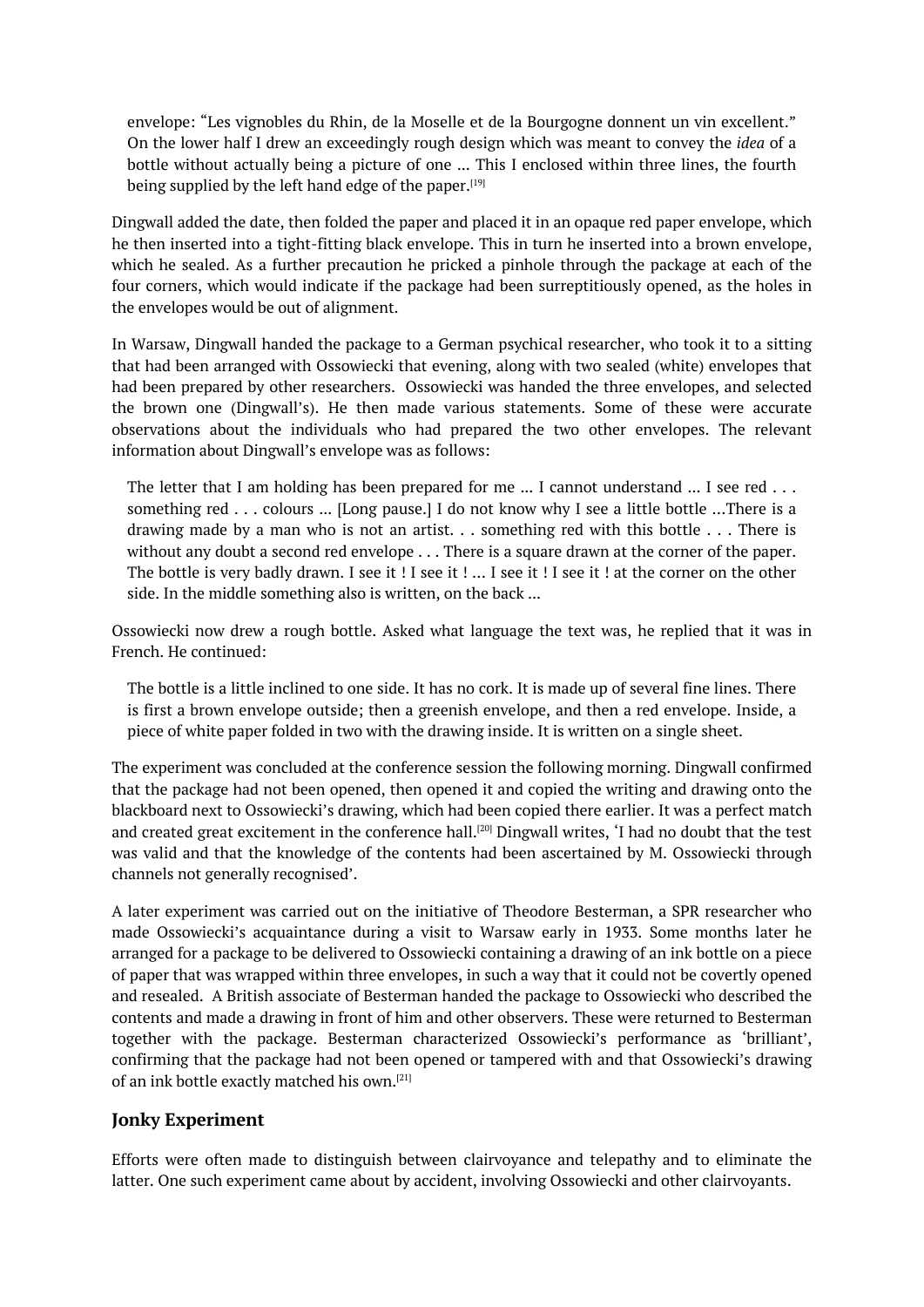In 1925, Prosper Szmurło, a Polish psychical researcher, on a visit to Vilnius in Lithuania, was given a package by a man named Dionisy Jonky with a request that it should be handed to Ossowiecki to see if he could identify the contents, which Jonky stressed were known only to himself. However, the proposal was not followed up and the package lay forgotten in a drawer. Ten years later Szmurło learned that Jonky had died in 1927. These circumstances offered a unique possibility: if Ossowiecki was able successfully to identify the contents of the package without opening it, this could not be attributed to a telepathic connection with the living person who created it, but only to clairvoyant perception.

The experiment was carried out in January 1935, in which 17 clairvoyants, Polish and French, were asked to give readings. None was as successful as Ossowiecki, whose description included not only the objects placed inside the box (rocks and pieces of meteorite), but also images that corresponded to a report of an aircrash found on a newspaper used to wrap the rocks. Ossowiecki also mentioned pieces of sugar, traces of which were found in part of the outer cardboard box (it is not known whether Jonky intended to include the sugar, or whether its presence was accidental). $^{\left[ 22\right] }$ 

## **Archeological Experiments**

Ossowiecki habitually added information about the circumstances of the target's cr[eat](#page-0-0)ion, and this was mostly judged correct by the witnesses, sometimes in every detail. This applies also to the many impromptu experiments not recorded officially. Professor Stanisław Poniatowski, a Polish ethnologist and anthropologist, hoped to apply this clairvoyant perception in experiments as a means to explore prehistory. He conducted 33 experiments with Ossowiecki between 23 April 1936 and 20 May 1942.

Poniatowski perished during the war, but the manuscript of his unpublished report survived and excerpts from it were published in Poland and abroad.<sup>[23]</sup> Its full text was finally published in book form in 2008. [24] In 2009, on the initiative of Mary Rose Barrington, the Society for Psychical Research commissioned a project aimed at reexamining the experiments. Accordingly, analysis and evaluation was carried out in 2010 by a Polish archae[olog](#page-0-0)ist, Professor Jacek Woźny, resulting in a complex repo[rt.](#page-0-0) (This, together with the relevant excerpts from a book by Poniatowski, can be read by members of the Society at the <u>Lexscien online library</u>).<sup>[25]</sup>

Zofia Weaver

### **Literature**

Barrington, M.R., Stevenson, I., Weaver, Z. (2005). *A World in a Grain of Sand*. McFarland & Co.

Besterman, T. (1933). An experiment in 'clairvoyance' with M. Stefan Ossowiecki. *Proceedings of the Society for Psychical Research* 41, 345-51.

Boruń, K. & Boruń-Jagodzińska, K. (1990). *Zagadki Jasnowidzenia* [*Mysteries of Clairvoyance*]*.* Epoka.

Bugaj, R. *Fenomeny Paranormalne* [*Paranormal Phenomena*]*.* (1994). Adam.

Dingwall, E.J. (1924) An experiment with the Polish medium Stephan Ossowiecki. *Journal of the Society for Psychical Research* 21, 259-63.

Geley, G. (1927). *Clairvoyance and Materialization.* T. Fisher Unwin Ltd/Kesinger Legacy Reprints.

Grzymała-Siedlecki, A. (1962). *Niepospolici ludzie w swoim dniu powszednim* [*Extraordinary people in their everyday life*]. Chapter in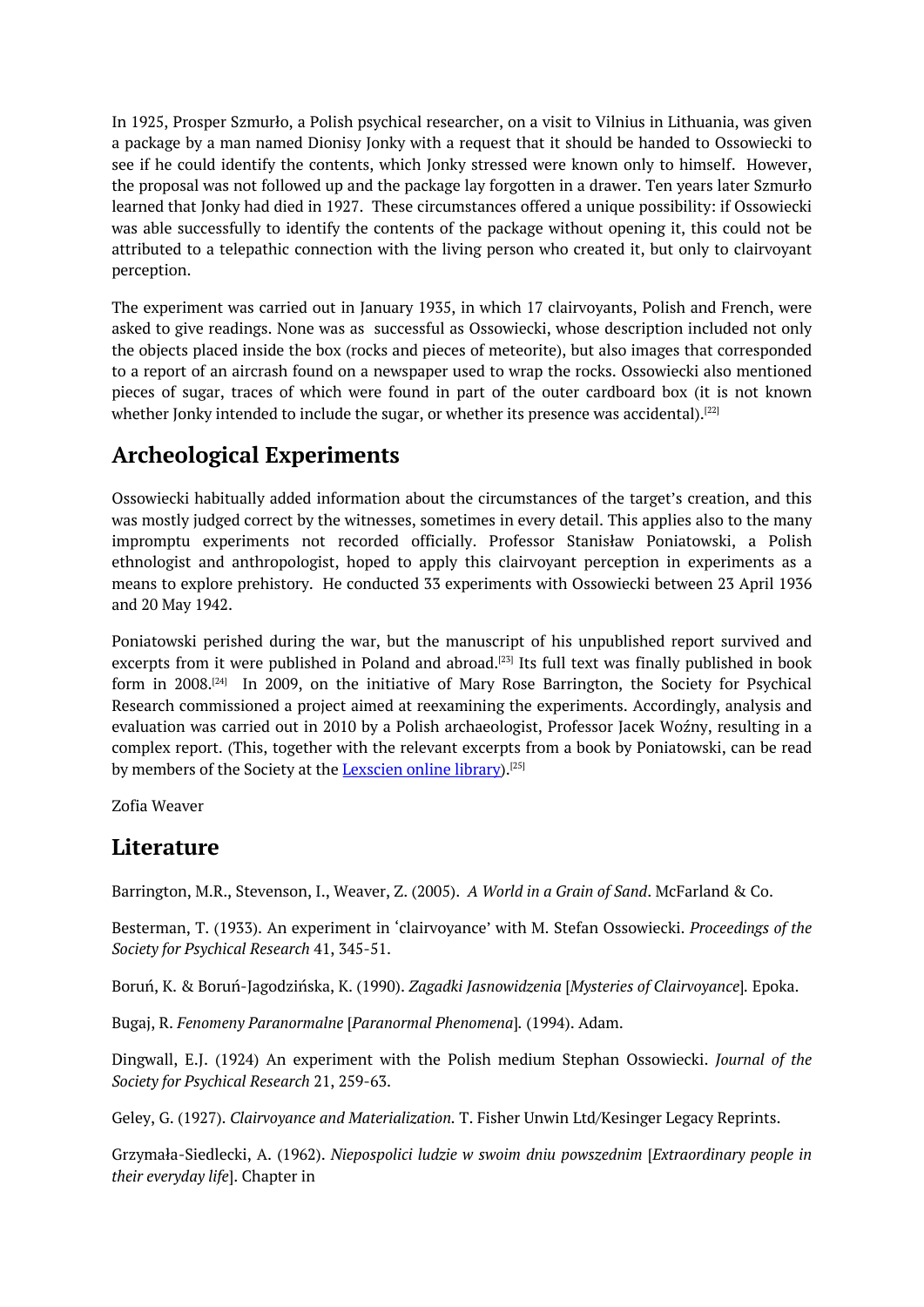*Przybysz z czwartego wymiaru* [*Visitor from the fourth dimension*], 278-94. Wydawnictwo Literackie.

Jacyna, J. (1926). *30 Lat w Stolicy Rosji (1888-1918)* [*30 years in the capital of Rusia (1888-1918*] F. Hoesick.

Ossowiecki, S. (1933/1976). *Świat Mego Ducha i Wizje Przyszłości* [*The World of My Soul and Visions of the Future*]. Warszawa, Dom Książki Polskiej. 1976 edition: Chicago, Astral Editorial Office.

*Polski Słownik Biograficzny* [*Polish Biographical Dictionary*] (1979). PAN.

Poniatowski, S., ed. Bugaj, R.. (2008). Pierwsze próby parapsychicznego sondowania kultur prehistorycznych *[First attempts at parapsychical probing of prehistoric cultures].* Arcanus.

Sołowianiuk, P. (2014). *Jasnowidz w Salonie [Clairvoyant in the Living Room].* Iskry.

Woźny, J. (2009). *Wizja prehistorii Stefana Ossowieckiego a współczesna archeologia. [Stefan Ossowiecki's Vision of Prehistory and Contemporary Archaeology]*. Unpublished report for the Society for Psychical Research, Lexscien online library.

Weaver, Z. (editor and translator). (2021). *Archaeology experiments with Stefan Ossowiecki carried out by Professor Stanisław Poniatowski, with assessment and comments by Professor Jacek Woźny.* Lexscien online library.

## **References**

#### **Footnotes**

- 1.ˆ Jacyna (1926).
- 2.ˆ Geley (1927), 33
- 3.ˆ *Goniec Warszawski*, 29 April 1937, 6.
- 4.ˆ Letter from Marian Świda, Ossowiecki's stepson, to Alexander Imich, personal archive.

[5.ˆ](#page-0-0) A number of sources relay the same biographical information in varying detail, among [the](#page-0-0)m: Barrington et al; Boruń & Boruń-Jagodzińska; Bugaj; Geley; Ossowiecki; *Polski Słownik [Bio](#page-0-0)graficzny* (1979), 431-33.

[6.ˆ](#page-0-0) Grzymała-Siedlecki (1962), 278-94.

- [7.ˆ](#page-0-0) Barrington et al. (2005), 16.
- 8.ˆ Ossowiecki (1933/1976), 71-73.
- 9.ˆ Geley (1927).

[10.](#page-0-0)ˆ Articles in periodicals such as *Zagadnienia Metapsychiczne*, publication of the Polish [Soc](#page-0-0)iety for Psychical Research, and *Ilustrowany Kurier Codzienny*, a regular supplement to a [dai](#page-0-0)ly paper.

- [11.](#page-0-0)ˆ Dingwall (1924), Besterman (1933).
- [12.ˆ](#page-0-0) Barrington et al. (2005), 165-74.
- 13.ˆ Ossowiecki (1933/1976).
- 14.ˆ Barrington et al. (2005), 107-108.
- [15.ˆ](#page-0-0) Barrington et al. (2005), 71-72.
- [16.ˆ](#page-0-0) Barrington et al. (2005), 55-57.
- [17.ˆ](#page-0-0) Barrington et al. (2005), 34-35.
- [18.ˆ](#page-0-0) Barrington et al. (2005), 34.
- [19.ˆ](#page-0-0) Dingwall (1924), 259.
- [20.ˆ](#page-0-0) Dingwall (1924); Barrington et al., 62-64.
- [21.ˆ](#page-0-0) Besterman (1933), 350.
- [22.ˆ](#page-0-0) Barrington et al. (2005), 80-84; *Revue Métapsychique* (1936); Sołowianiuk, 2014.